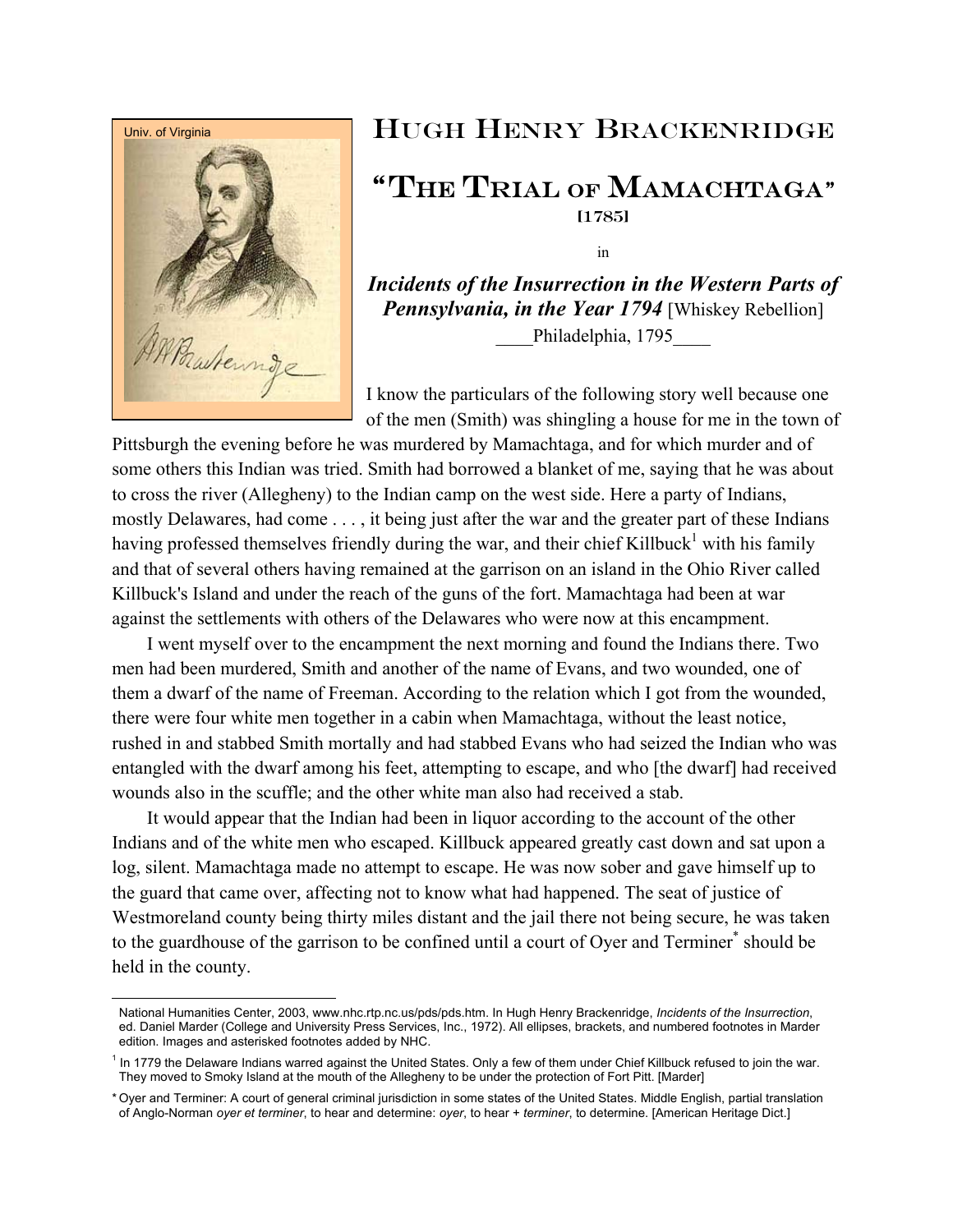Living in the place and being of the profession of the law, said I to the interpreter Joseph Nicholas, one day, "Has that Indian any fur or peltry, or has he any interest with his nation that he could collect some and pay a lawyer to take up his defense for this homicide?"

 The interpreter said that he had some in the hands of a trader in town, and that he could raise from his nation any quantity of racoon or beaver provided it would answer any purpose. I was struck with the pleasantry of having an Indian for a client and getting a fee in this way, and told the interpreter to go to the Indian and explain the matter to him. He did so, and brought me an account that Mamachtaga had forty weight of beaver, which he was ready to make over, being with a trader in town, and that he had a brother who would set off immediately to the Indian towns and procure a hundred weight or more if that would do any good, but the interpreter

stipulated that he should have half of all that should be got for his trouble in bringing about the contract.

 Accordingly, he was dispatched to the Indian from whom he brought in a short time an order for the beaver in the hand of the trader, [signed by] Mamachtaga (his mark). The mark was something like a turkey's foot, as



these people have no idea of a hieroglyphic merely abstract as a strait line or a curve, but it must bear some resemblance to a thing in nature. After this as it behooved, I went to consult with my client and arrange his defense, if it were possible to make one on which a probable face could be put. Accompanied by the interpreter I was admitted to the Indian so that I could converse with him.

 He was in what is called the black hole, something resembling that kind of hole which is depressed in the floor and which the southern people have in their cabins in which to keep their esculent roots from the frost during the winter season. Not going down into the hole as may be supposed, though it was large enough to contain two or three and was depressed about eight feet, being the place in which delinquent or refractory soldiery had been confined occasionally for punishment, but standing on the floor above, I desired the interpreter to put his questions. This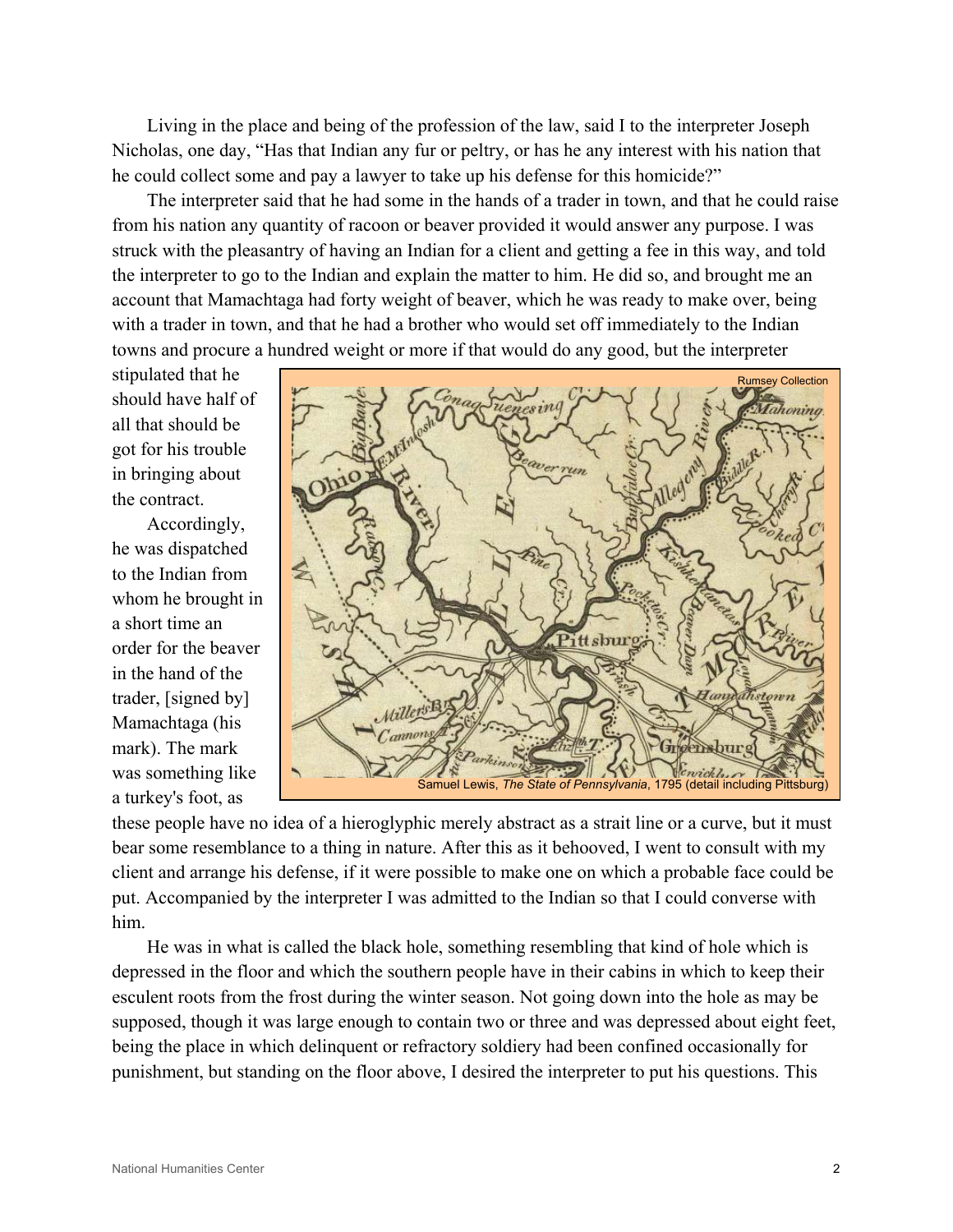was done, explaining to him the object of the inquiry, that it was to serve him and, by knowing the truth, [to] be prepared for his defense.

 He affected to know nothing about it, nor was he disposed to rely upon any defense that could be made. His idea was that he was giving the beaver as a commutation for his life. Under this impression it did not appear to me proper that I should take the beaver, knowing that I could do nothing for him; besides seeing the manner in which the dark and squalid creature was accommodated with but a shirt and breech-clout on, humanity dictated that the beaver should be applied to procure him a blanket and food additional to the bread and water which he was allowed. Accordingly I returned the order to the interpreter, and desired him to procure and furnish these things. He seemed reluctant and thought we ought to keep the prerequisite we had got. On this I thought it most advisable to retain the order and give it to a trader in town with directions to furnish these articles occasionally to the officer of the guard, which I did, taking the responsibility upon myself to the interpreter for his part of the beaver.

 An Indian woman known by the name of the Grenadier Squaw was sitting, doing some work, by the trap door of the cell or hole in which he was confined, for the trap door was kept open and a sentry at the outer door of the guard-house. The Indian woman was led by sympathy to sit by him. I had a curiosity to know the force of abstract sentiment in preferring greater evils to what with us would seem to be less, or rather the force of opinion over pain. For knowing the idea of the Indians with regard to the disgrace of hanging, I proposed to the Indian woman, who spoke English as well as Indian and was a Delaware herself (Mamachtaga was of that nation), to ask him which he would choose, to be hanged or burned?

 Whether it was that the woman was struck with the inhumanity of introducing the idea of death, she not only declined to put the question, but her countenance expressed resentment. I then recollected, and have since attended to the



circumstance, that among themselves when they mean to put anyone to death they conceal the determination and the time until it is about to be put in execution, unless the blackening the prisoner which is a mark upon such as about to be burned may be called an intimation; but it is only by those who are accustomed to their manners that it can be understood. However, I got the question put by the interpreter, at which he seemed to hesitate for some time but said he would rather be shot or be tomahawked.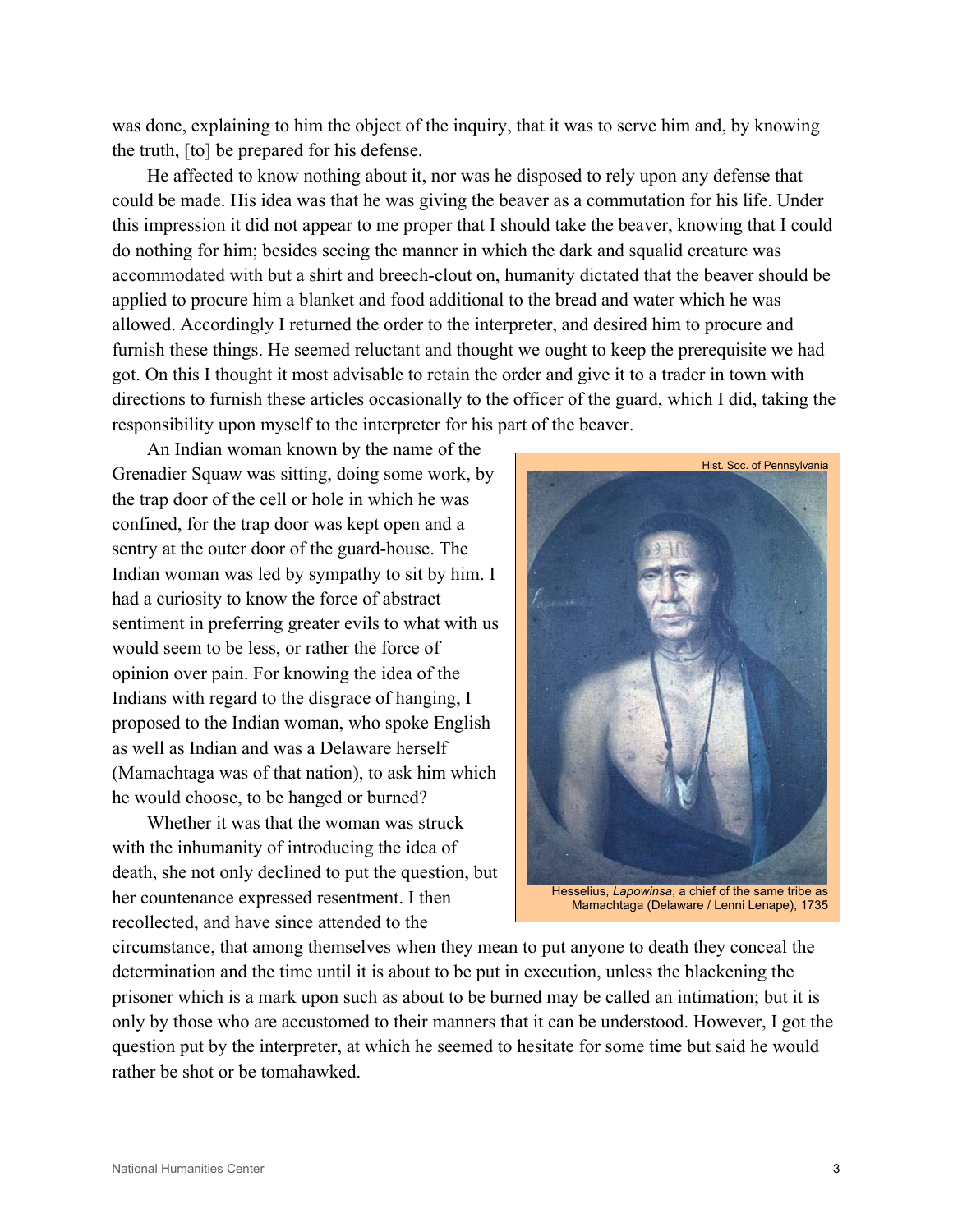In a few days it made a great noise through the country that I was to appear for the Indian, and having acquired some reputation in the defense of criminals, it was thought possible by some that he might be acquited by "the crooks of the law" as the people expressed it; and it was talked of publicly to raise a party and come to town and take the interpreter and me both and hang the interpreter and exact an oath from me not to appear on behalf of the Indian. It was, however, finally concluded to come in to the garrison and demand the Indian and hang him themselves. Accordingly a party came in a few days, and about break of day summoned the garrison and demanded the surrender of the Indian. The commanding officer remonstrated and prevailed with them to leave the Indian to the civil authority. Upon which they retired, firing their guns as they came through the town. The interpreter, hearing the alarm, sprang up in his shirt and made for a hill above the town called Grant's Hill. On seeing him run, he was taken for the Indian that had been suffered to escape, and was pursued until the people were assured that it was not the Indian. In the meantime he had run some miles, and swimming the river, lay in the Indian country until he thought it might be safe to return.

 It was not without good reason that the interpreter was alarmed, for having been some years among the Indians in early life a prisoner, and since a good deal employed in the Indian trade, and on all occasions of treaty employed as an interpreter, he was associated in the public mind with an Indian, and on this occasion considered as the abetter of the Indian from the circumstance of employing council to defend him. And before this time a party had come from the Chartiers, a settlement south of the Monongahela in the neighborhood of this town, and had attacked some friendly Indians on the island in the Ohio (Killbuck's Island) under the protection of the garrison, and had killed several and among them some that had been of essential service to the whites in the expeditions against the Indian towns and on scouting parties in case of attacks upon the settlements. $^{2}$  One to whom the whites had given the name of Wilson, (Captain Wilson) was much regretted by the garrison. A certain Cisna had commanded the party that committed this outrage.

 A day or two after his return, the interpreter came to me and relinquished all interest in the beaver that was lodged with the trader or expected from the [Indian] towns, that he might, to use his own language, "wipe his hands of the affair, and be clear of the charge of supporting the Indian." The fact was that as to beaver from the towns I expected none, having been informed in the meantime by the friendly Indians that Mamachtaga was a bad man and was thought so by his nation, that he had been a great warrior but was mischievous in liquor, having killed two of his own people, that it would not be much regretted in the nation to hear of his death, and that except [for] his brother, no one would give anything to get him off.

 He had the appearance of great ferocity, was of tall stature [and] fierce aspect. He was called Mamachtaga, which signifies trees blown across, as is usual in a hurricane or tempest, by the wind; and this name had been given him from the ungovernable nature of his passion. Having therefore no expectation of peltry or fur in the case, it was no great generosity in me to press

 $\overline{a}$ 

 $^{2}$  In March, 1783, militia from Chartiers Creek attacked Killbuck's friendly Delawares encamped on Smoky Island and killed all but a few. [Marder]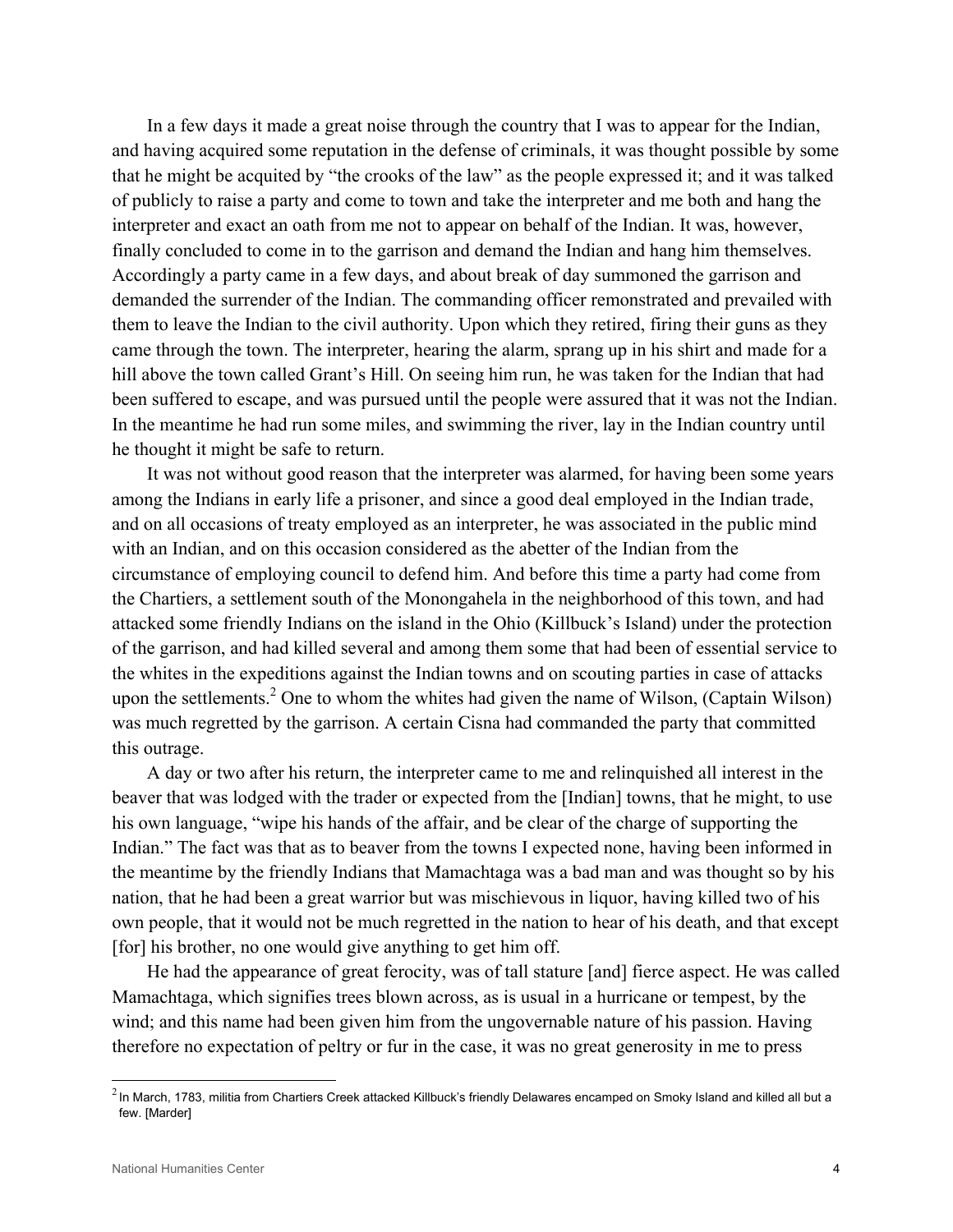upon the interpreter the taking half the beaver as his right in procuring the contract; but finding me obstinate in insisting upon it, he got a friend to speak to me, and at length I suffered myself to be prevailed upon to let him off and take all the beaver that could be got to myself.

 It did not appear to me advisable to relinquish the defense of the Indian, fee or no fee, unless it should be supposed that I yielded to the popular impression, the fury of which, when it had a little spent itself, began to subside. And there were some who thought the Indian might be cleared, if it could be proved that the white men killed had made the Indian drunk, which was alleged to be the case but which the wounded and surviving persons denied, particularly the dwarf (William Freeman); but his testimony it was thought would not be much regarded as he could not be said to be [a] "man grown," and had been convicted at the Quarter Sessions [court] of stealing a keg of whiskey some time before.

 At a court of Oyer and Terminer held for the county of Westmoreland before Chief Justices M'Kean<sup>3</sup> and Bryan, Mamachtaga was brought to trial. The usual forms were pursued. An

interpreter, not Nicholas but a certain Handlyn, stood by him and interpreted in the Delaware language the indictment and the meaning of it and the privilege he had to deny the charge, that is the plea of "not guilty." But he could not easily comprehend that it was [a] matter of form, and that he must say "not guilty," for he was unwilling to deny, as unbecoming a warrior to deny the truth. For though he did not confess, yet he did not like to say that he had not killed the men; but said he was drunk, and did not know what he had done but "supposed he should know when he was under the grount." The court directed the plea to be entered for him, and he was put upon his trial.

 He was called upon to make his challenges, which the interpreter explained to him and which he was left to make himself and which he did, as he liked the countenances of the jury and challenged



according to the sourness or cheerfulness of the countenance and what he thought indications of a mild temper. The jurors . . . were called to the book, being told in the usual form, "Prisoner, look upon the juror. Juror, look upon the prisoner at the bar. Are you related to the prisoner?" One of them, a German of a swarthy complexion and being the first called, took the question amiss, as thinking it a reflection and said with some anger that he thought "that an uncivil way to treat Dutch peoples as if he could be the brothers, or cousings of an Indian." But the matter being explained to him by another German of the jury, he was satisfied and was sworn.

 3 Thomas McKean, elected Governor of Pennsylvania in 1799, supported by Brackenridge. [Marder]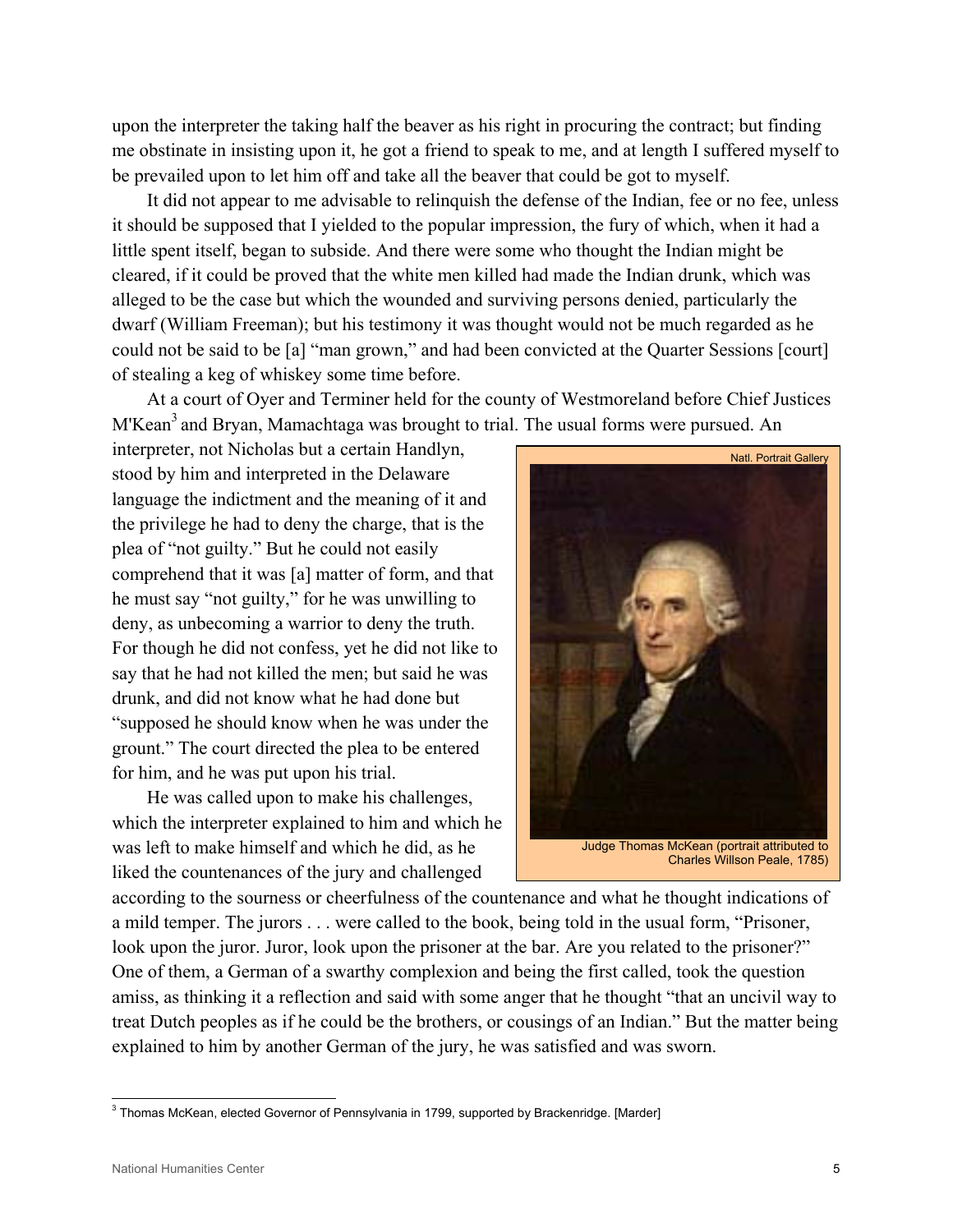The meaning of the jury being on oath was explained to the Indian to give him some idea of the solemnity and fairness of the trial. The testimony was positive and put the homicide beyond a doubt; so that nothing remained for me in opening his defense but the offering to prove that he was in liquor, and that this had been given to him by the white people, the traders in town. This testimony was overruled, and it was explained to the Indian that [his] being drunk could not by our law excuse the murder. The Indian said he hoped the good man above would excuse it.

 The jury gave their verdict, guilty, without leaving the bar. And the prisoner was remanded to jail. In the meantime there was tried at the same court another person (John Bradly) on a charge of homicide but who was found guilty of manslaughter only. Towards the ending of the court these were both brought up to receive sentence. The Indian was asked what he had to say, why sentence of death should not be pronounced upon him.

 This was interpreted to him and he said that he would rather "run awhile." This was under the idea of the custom among the Indians of giving time to the murderer, according to the circumstances of the case, to run, during which time if he can satisfy the relations of the deceased, buy a commutation for his life [with] a gun, a horse, fur and the like, it is in their power to dispense with the punishment; but if this cannot be done, having not enough to give, or the relations not consenting to take a commutation, he must come at the end of the time appointed to the spot assigned, and there, by a warrior of the nation, or some relative, son, brother, etc. of the deceased, be put to death, in which case the tomahawk is the usual instrument. No instance will occur in which the condemned man will not be punctual to his engagement. And I think it very probable, or rather can have no doubt, but that if this Indian had been suffered to run at this time, that is, go to his nation on the condition to return at a certain period to receive the sentence of what he would call the council, he would have come with as much fidelity as a man challenged would on a point of honor come to the place assigned . . . to risk himself to his adversary. Such is the force of opinion, from education, on the human mind.

 Sentence [had] been pronounced upon the convicted [white man] of manslaughter. (In this case the first part of the sentence, as the law directs, was that of hanging, which is done until the "benefit of clergy is prayed by the prisoner";<sup>\*</sup> but not understanding this, nothing could exceed the contortion of his muscles when a sentence contrary to what he had expected was pronounced.) Being a simple man he made a hideous outcry and gave a most woeful look to the court and country and begged for mercy; and it was not for some time after, that having the matter explained to him and the benefit of clergy being allowed, he could be composed. Sentence of "burning in the hand" being now pronounced, at this moment the sheriff came in with a rope to bind up his hand to a beam of the low, wooden courthouse in which we were in order that the hot iron might be put upon it.

 $\overline{a}$ 

<sup>\*</sup> That is, until the prisoner recites the first lines of Psalms 51: "Have mercy upon me, O God, according to thy loving kindness: according unto the multitude of thy tender mercies blot out my transgressions." This last-minute reprieve evolved from the medieval ban on executing clergy. As few laymen were literate, a clergyman's status could be verified by his reading these lines aloud from a Bible. Later, illiterate laymen would memorize the lines to gain the "benefit of clergy" if necessary, after which a prisoner's hand would be branded so he could not gain another "neck verse" reprieve. [NHC]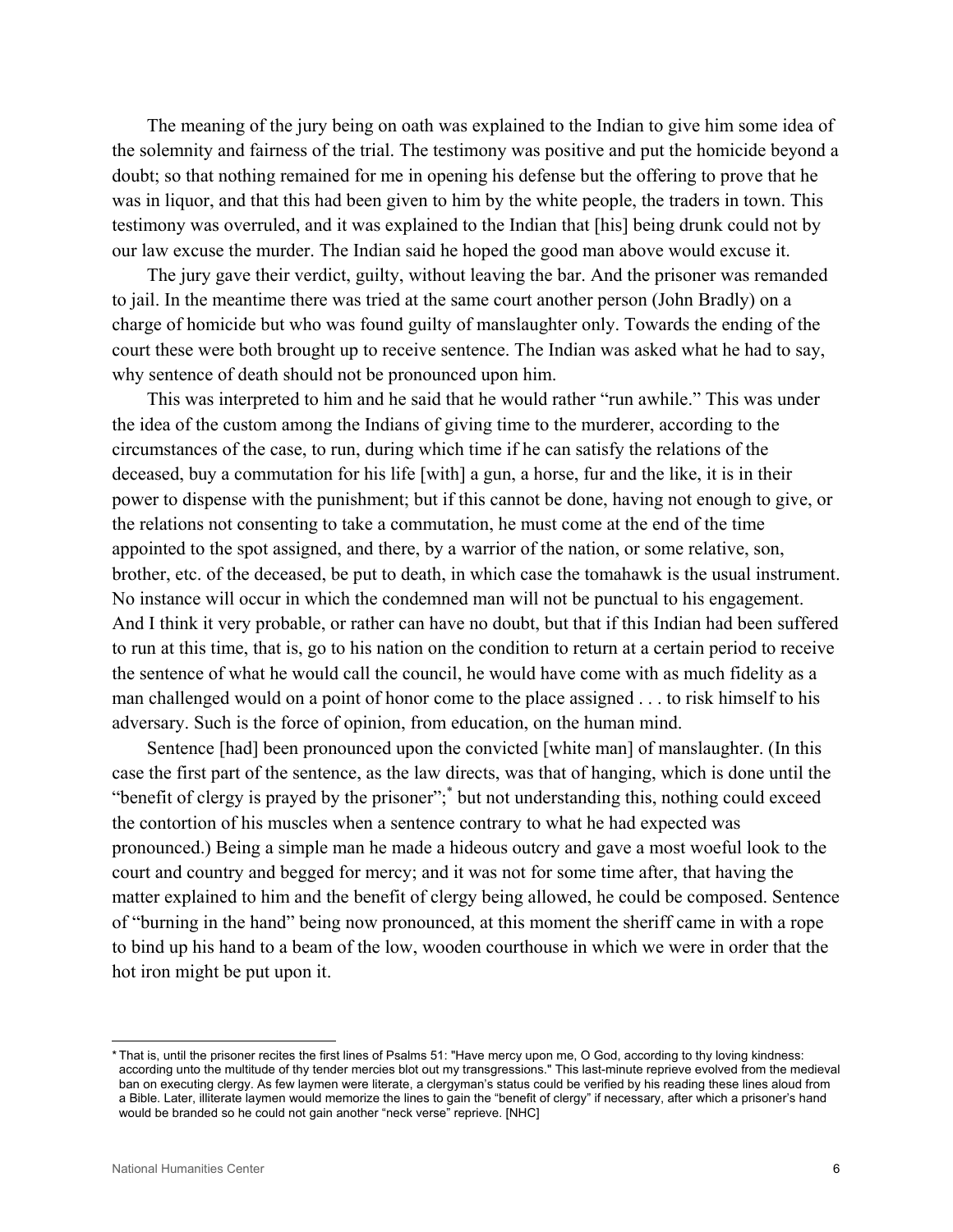Sentence of hanging had been previously pronounced upon the Indian, [upon] which he had said that he would prefer to be shot; but it being explained to him that this could not be done, he had the idea of hanging in his mind. Accordingly, by a side glance, seeing the sheriff coming in with a rope which was a bed-cord he had procured (having nothing else in our then low state of trade and manufacturing), Mamachtaga conceived that the sentence was about to be executed presently upon him and that the rope was for this purpose, which coming unaware upon him, he lost the command of himself for a moment. His visage grew black, his features were screwed up, and he writhed himself with horror and aversion; the surprise not having given time to the mind to collect itself, and on the acquired principle of honor to conceal its dismay, or on those of reason to bear with and compose itself to its fate. Even when undeceived and made acquainted that he was not to die then, he remained under a visible horror, the idea of immediate death and especially of hanging giving a tremor, like the refrigeration of cold upon the human frame.

 Before he was taken from the bar he wished to say something, which was to acknowledge that his trial had been fair and to express a wish that his nation would not revenge his death or come to war on his account. [He was] asked, as he was taken off by some of those accompanying the sheriff in conducting him to jail, whom he thought the judges to be before whom he had been tried and who were on the bench in scarlet robes, which was the official custom of that time. Being of the Delaware nation, among whom Moravian missionaries had been a good deal and, as it would seem, mixing some recollections which he had derived from this source, he answered that the one, meaning the Chief Justice, was God, and the other Jesus Christ.

 At the same court of Oyer and Terminer was convicted a man for the crime against nature, and at a court of Quarter Sessions a short time after, another, a young man of the name of Jack had been convicted of larceny and was now confined in the same jail, and in fact in the same room, for there was but one, with the Indian and the white man before-mentioned. And though, upon account of his youth and family connections, the jury in finding a verdict had recommended to pardon, for which the supreme executive council of the state had been petitioned some time before, nevertheless he could not restrain the wickedness of his mind and had prevailed upon the white man, guilty of the crime against nature, as he had to die at any rate, to save the disgrace of being hanged, to consent to be murdered by the Indian. The creature [the one condemned to death] was extremely simple and had actually consented, and Jack had prepared a knife for the purpose. But the Indian refused, though solicited and offered liquor, . . . saying he had killed white men enough already.

 A child of the jailor had been taken sick and had a fever. The Indian said he could cure it if he had roots from the woods which he knew. The jailor, taking off his irons which he had on his feet, took his word that he would not make his escape while he let him go to the woods to collect roots, telling him that if he did make his escape the great council, the judges, would hang him (the jailor) in his place. But for the greater security the jailor thought proper to accompany him to the woods where roots were collected, and which on their return were made use of in the cure of the child.